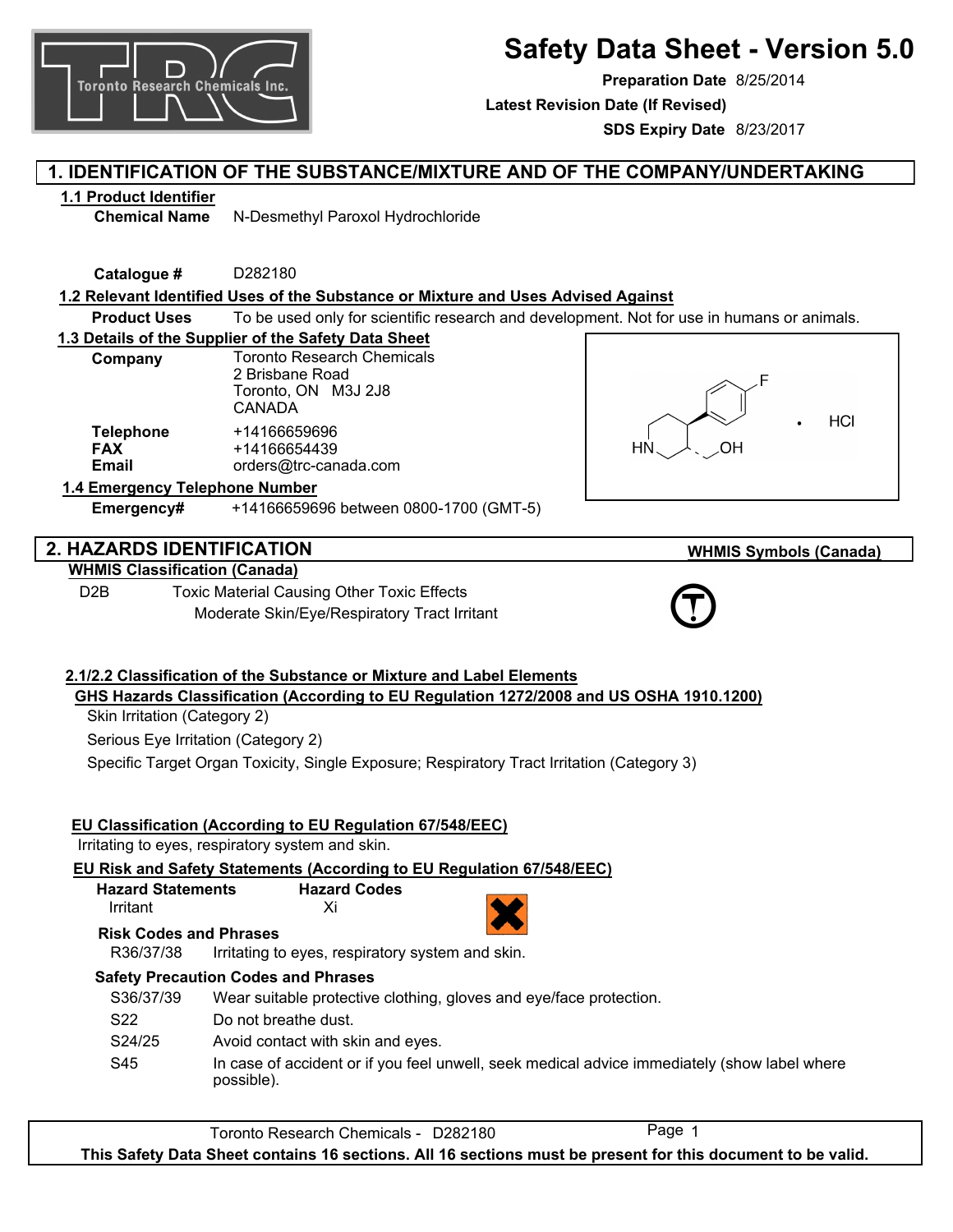#### **GHS Hazards Identification (According to EU Regulation 1272/2008 and US OSHA 1910.1200)**

**Signal Word** Warning

## **GHS Hazard Statements**

| H315 | Causes skin irritation.           |
|------|-----------------------------------|
| H319 | Causes serious eye irritation.    |
| H335 | May cause respiratory irritation. |

### **GHS Precautionary Statements**

| P280             | Wear protective gloves/protective clothing/eye protection/face protection.                                                          |
|------------------|-------------------------------------------------------------------------------------------------------------------------------------|
| P <sub>261</sub> | Avoid breathing dust/fume/gas/mist/vapours/spray.                                                                                   |
| P303/P361/P353   | IF ON SKIN (or hair): Remove/Take off immediately all contaminated clothing. Rinse skin<br>with water/shower.                       |
| P305/P351/P338   | IF IN EYES: Rinse cautiously with water for several minutes. Remove contact lenses, if<br>present and easy to do. Continue rinsing. |

## **2.3 Unclassified Hazards/Hazards Not Otherwise Classified**

No data available

## **3. COMPOSITION/INFORMATION ON INGREDIENTS 3.1 Substances**

**Molecular Formula: C<sub>12</sub>H<sub>17</sub>CIFNO** 

220548-73-2 **CAS Registry #: EC#:**

Molecular Weight: 245.72

#### **Synonyms**

(3S,4R)-4-(4-Fluorophenyl)-3-piperidinemethanol Hydrochloride; (3S-trans)-4-(4-Fluorophenyl)-3-piperidinemethanol Hydrochloride; (3S,4R)-(-)-4-(4-Fluorophenyl)-3-piperidinemethanol Hydrochloride; (3S,4R)-4-(4-Fluorophenyl) piperidine-3-methanol Hydrochloride;

#### **3.2 Mixtures**

Not a mixture

## **4. FIRST AID MEASURES**

## **4.1 Description of First Aid Measures**

#### **General Advice**

If medical attention is required, show this safety data sheet to the doctor.

#### **If Inhaled**

If inhaled, move casualty to fresh air. If not breathing, give artificial respiration and consult a physician.

#### **In Case of Skin Contact**

Wash affected area with soap and water. Consult a physician if any exposure symptoms are observed.

#### **In Case of Eye Contact**

Immediately rinse eyes with plenty of water for at least 15 minutes. Consult a physician.

#### **If Swallowed**

Never give anything by mouth to an unconscious person. Rinse mouth with water. Do NOT induce vomiting unless advised to do so by a physician or Poison Control Center. Seek medical attention.

## **4.2 Most Important Symptoms and Effects, Both Acute and Delayed**

No data available

## **4.3 Indication of any Immediate Medical Attention and Special Treatment Needed**

No data available

## **5. FIREFIGHTING MEASURES**

## **5.1 Extinguishing Media**

#### **Suitable Extinguishing Media**

Toronto Research Chemicals - D282180 Page 2

**This Safety Data Sheet contains 16 sections. All 16 sections must be present for this document to be valid.**

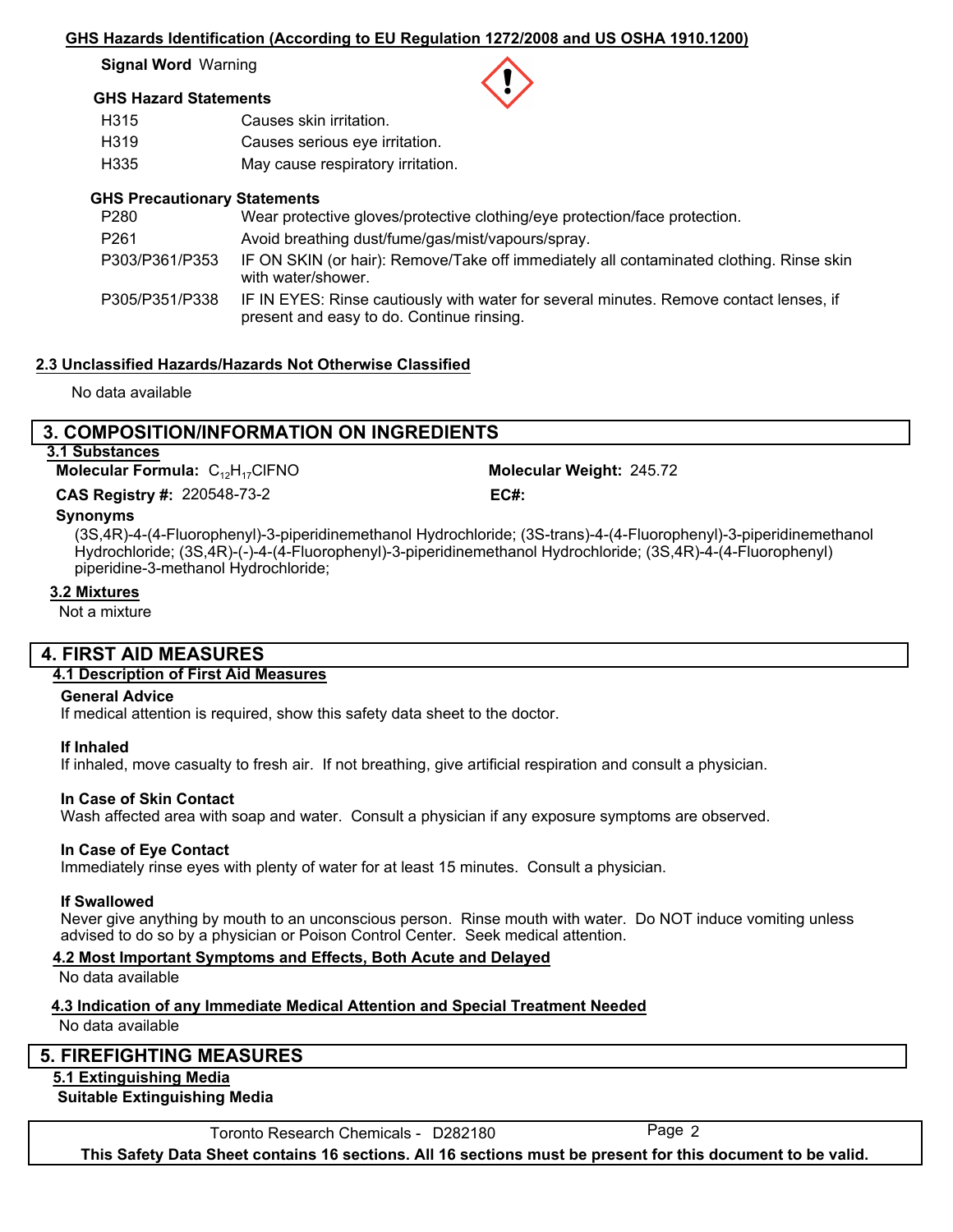Use water spray, alcohol-resistant foam, dry chemical or carbon dioxide.

## **5.2 Special Hazards Arising from the Substance or Mixture**

Carbon oxides, Nitrogen oxides, Hydrogen fluoride, Hydrogen chloride

### **5.3 Advice for Firefighters**

Wear self contained breathing apparatus for fire fighting if necessary.

#### **5.4 Further Information**

No data available

## **6. ACCIDENTAL RELEASE MEASURES**

#### **6.1 Personal Precautions, Protective Equipment and Emergency Procedures**

Use recommended personal protective equipment (see Section 8). Prevent the formation of dusts and mists. Adequate ventilation must be provided to ensure dusts or mists are not inhaled.

#### **6.2 Environmental Precautions**

Material should not be allowed to enter the environment. Prevent further spillage or discharge into drains, if safe to do so.

## **6.3 Methods and Materials for Containment and Cleaning Up**

Contain the spill and then collect using non-combustible absorbent material (such as clay, diatomaceous earth, vermiculite or other appropriate material). Place material in a suitable, sealable container and then dispose according to local/national regulations and guidance (see Section 13).

For protective equipment, refer to Section 8. For disposal, see Section 13.

## **7. HANDLING AND STORAGE**

## **7.1 Precautions for Safe Handling**

Avoid contact with skin and eyes. Ventilation and proper handling are to be used to prevent the formation of dusts and mists. Normal measures for preventative fire protection. No smoking, eating or drinking around this material. Wash hands after use.

### **7.2 Conditions for Safe Storage, Including any Incompatibilities**

Ensure container is kept securely closed before and after use. Keep in a well ventilated area and do not store with strong oxidizers or other incompatible materials (see Section 10).

## Storage conditions: Refrigerator

#### **7.3 Specific End Uses**

For scientific research and development only. Not for use in humans or animals.

## **8. EXPOSURE CONTROLS/PERSONAL PROTECTION**

### **8.1 Control Parameters**

Contains no components with established occupational exposure limits.

#### **8.2 Exposure Controls**

#### **Appropriate Engineering Controls**

A laboratory fumehood or other appropriate form of local exhaust ventilation should be used to avoid exposure.

## **Personal Protective Equipment**

All recommendations below are advisory in nature and a risk assessment should be performed by the employer/end user prior to use of this product. The type of protective equipment must be selected based on the amount and concentration of the dangerous material being used in the workplace.

#### **Eye/Face Protection**

Safety glasses or safety goggles. All equipment should have been tested and approved under appropriate standards, such as NIOSH (US), CSA (Canada), or EN 166 (EU).

#### **Skin Protection**

Gloves should be used when handling this material. Gloves are to be inspected prior to use. Contaminated gloves are to be removed using proper glove removal technique so that the outer surface of the glove does not contact bare skin. Dispose of contaminated gloves after use in compliance with good laboratory practices and local requirements.

Gloves used for incidental exposures (splash protection) should be designated as "low chemical resistant" or "waterproof" by EU standard EN 374. Unrated gloves are not recommended.

Toronto Research Chemicals - D282180 Page 3 **This Safety Data Sheet contains 16 sections. All 16 sections must be present for this document to be valid.**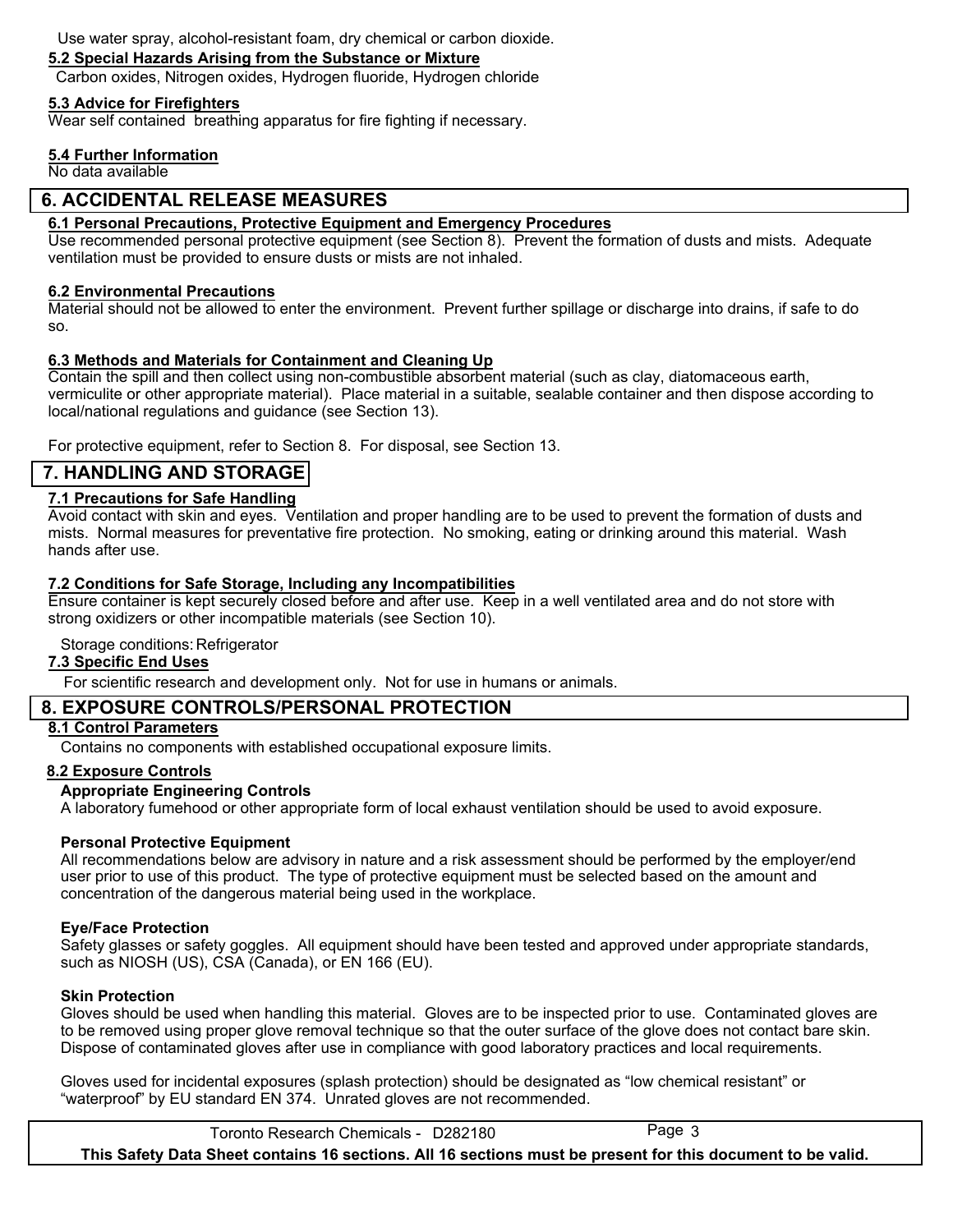Suggested gloves: AnsellPro nitrile gloves style 92-500 or 92-600, 5 mil thickness. Penetration time has not been determined.

Gloves used for prolonged direct exposure (immersion) should be designated "chemical resistant" as per EN 734 with the resistance codes corresponding to the anticipated use of the material. Suggested gloves: AnsellPro Viton/Butyl gloves style 38-612, 4/8 mil thickness.

Penetration time has not been determined.

These recommendations may not apply if the material is mixed with any other chemical, or dissolved into a solution. A risk assessment must be performed to ensure the gloves will still offer acceptable protection.

#### **Body Protection**

Fire resistant (Nomex) lab coat or coveralls.

#### **Respiratory Protection**

Recommended respirators are NIOSH-approved N95 or CEN-approved FFP2 particulate respirators. These are to be only used as a backup to local exhaust ventilation or other engineering controls. If the respirator is the only means of protection, a full-face supplied air respirator must be used.

| <b>9. PHYSICAL AND CHEMICAL PROPERTIES</b>                |                                                     |  |  |
|-----------------------------------------------------------|-----------------------------------------------------|--|--|
| 9.1 Information on Basic Physical and Chemical Properties |                                                     |  |  |
| A) Appearance                                             | B) Odour                                            |  |  |
| <b>White Solid</b>                                        | No data available                                   |  |  |
| C) Odour Threshold                                        | D) pH                                               |  |  |
| No data available                                         | No data available                                   |  |  |
| E) Melting Point/Freezing Point                           | F) Initial Boiling Point/Boiling Range              |  |  |
| $235 - 237$ °C                                            | No data available                                   |  |  |
| G) Flash point                                            | H) Evaporation Rate                                 |  |  |
| No data available                                         | No data available                                   |  |  |
| I) Flammability (Solid/Gas)                               | J) Upper/Lower Flammability/Explosive Limits        |  |  |
| No data available                                         | No data available                                   |  |  |
| K) Vapour Pressure                                        | L) Vapour Density                                   |  |  |
| No data available                                         | No data available                                   |  |  |
| <b>M) Relative Density</b>                                | N) Solubility                                       |  |  |
| No data available                                         | Methanol                                            |  |  |
| O) Partition Coefficient: n-octanol/water                 | P) Auto-Ignition Temperature                        |  |  |
| No data available                                         | No data available                                   |  |  |
| Q) Decomposition Temperature<br>No data available         | R) Viscosity<br>No data available                   |  |  |
|                                                           |                                                     |  |  |
| <b>S) Explosive Properties</b><br>No data available       | <b>T) Oxidizing Properties</b><br>No data available |  |  |
|                                                           |                                                     |  |  |
| 9.2 Other Information<br>no data available                |                                                     |  |  |
|                                                           |                                                     |  |  |
| <b>10. STABILITY AND REACTIVITY</b>                       |                                                     |  |  |
| 10.1 Reactivity<br>No data available                      |                                                     |  |  |
|                                                           |                                                     |  |  |
| <b>10.2 Chemical Stability</b>                            |                                                     |  |  |
| Stable under recommended storage conditions.              |                                                     |  |  |
| 10.3 Possibility of Hazardous Reactions                   |                                                     |  |  |
| No data available                                         |                                                     |  |  |
| 10.4 Conditions to Avoid                                  |                                                     |  |  |
| No data available                                         |                                                     |  |  |
| <b>10.5 Incompatible Materials</b>                        |                                                     |  |  |

Strong oxidizing agents.

#### **10.6 Hazardous Decomposition Products**

No data available

Toronto Research Chemicals - D282180 Page 4

**This Safety Data Sheet contains 16 sections. All 16 sections must be present for this document to be valid.**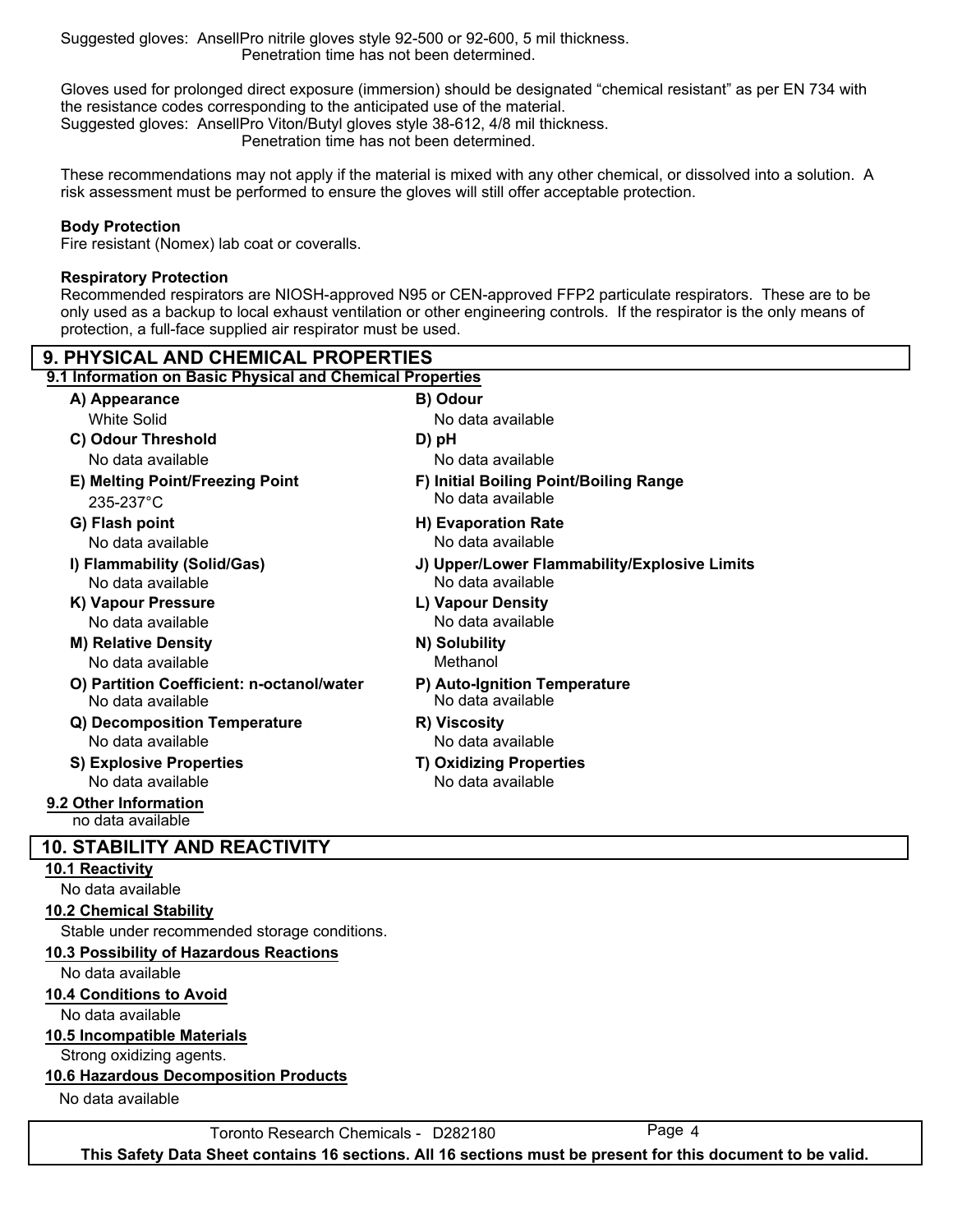## **11. TOXICOLOGICAL INFORMATION**

## **11.1 Information on Toxicological Effects**

#### **A) Acute Toxicity**

No data available

#### **B) Skin Corrosion/Irritation**

Moderate skin irritant.

### **C) Serious Eye Damage/Irritation**

Moderate eye irritant.

## **D) Respiratory or Skin Sensitization**

No data available

## **E) Germ Cell Mutagenicity**

No data available

#### **F) Carcinogenicity**

No data available

#### **G) Reproductive Toxicity/Teratogenicity**

No data available

### **H) Single Target Organ Toxicity - Single Exposure**

Moderate respiratory tract irritation.

#### **I) Single Target Organ Toxicity - Repeated Exposure**

No data available

#### **J) Aspiration Hazard**

No data available

### **K) Potential Health Effects and Routes of Exposure**

#### **Inhalation**

May be harmful if inhaled. Causes respiratory tract irritation.

#### **Ingestion**

May be harmful if swallowed.

#### **Skin**

May be harmful if absorbed through skin. Causes skin irritation.

#### **Eyes**

Causes eye irritation.

#### **L) Signs and Symptoms of Exposure**

No data available

To the best of our knowledge, the chemical, physical, and toxicological properties of this material have not been thoroughly investigated.

#### **M) Additional Information**

RTECS: Not listed

## **12. ECOLOGICAL INFORMATION**

#### **12.1 Toxicity**

No data available

#### **12.2 Persistance and Degradability**

No data available

## **12.3 Bioaccumulative Potential**

No data available

## **12.4 Mobility in Soil**

No data available

## **12.5 Results of PBT and vPvB Assessment**

No data available

## **12.6 Other Adverse Effects**

No data available

## **13. DISPOSAL CONSIDERATIONS**

Toronto Research Chemicals - D282180 Page 5

**This Safety Data Sheet contains 16 sections. All 16 sections must be present for this document to be valid.**